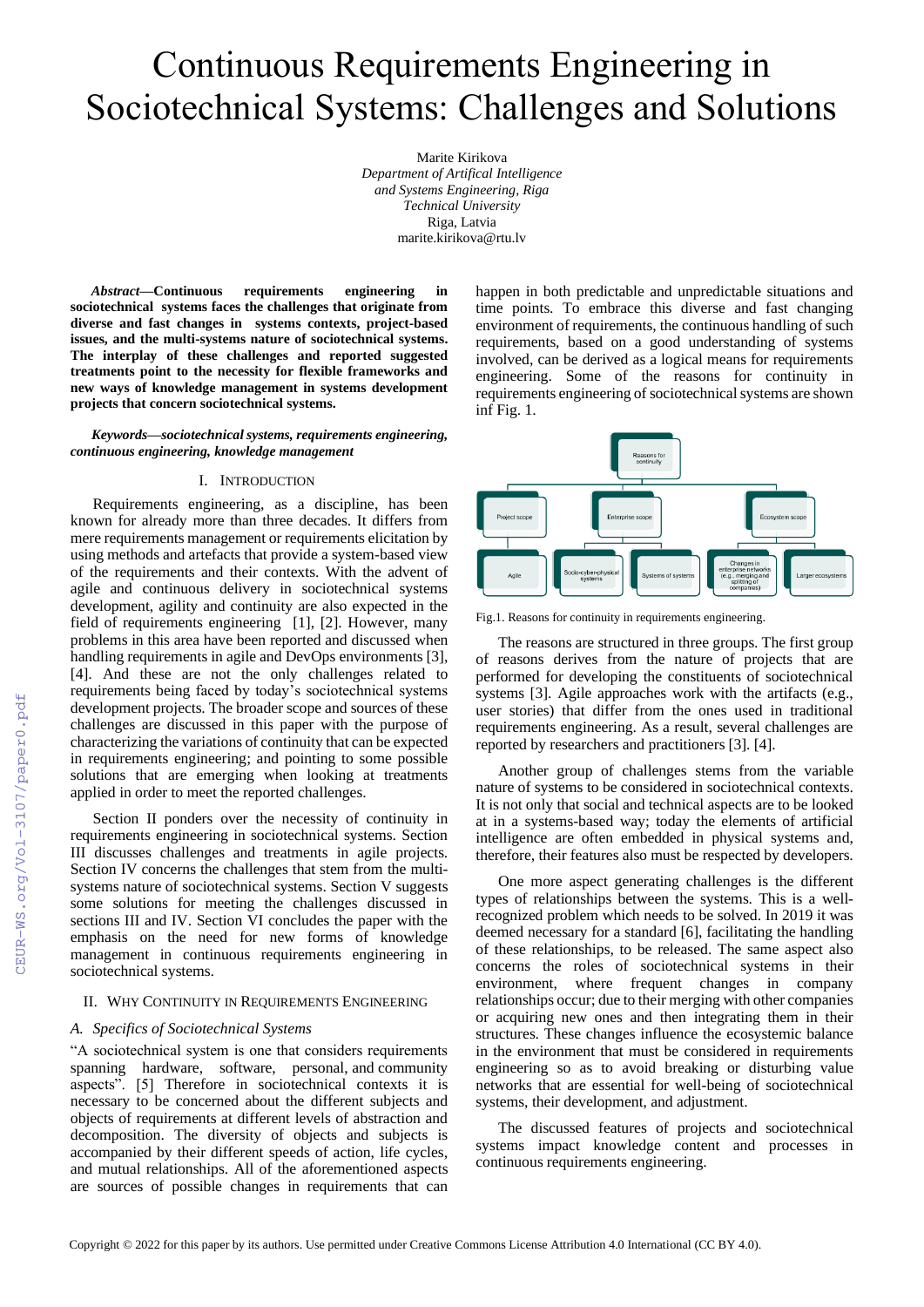## *B. Knowledge Content and Processes in Continuous Requirements Engineering*

The challenges and their treatments in continuous requirements engineering can be considered from two perspectives, namely, the perspective of knowledge content and the perspective of requirements engineering processes or activities. Regarding the knowledge content, two types of knowledge are essential in requirements engineering – tacit and explicit. The main factor in traditional requirements engineering is explicit knowledge expressed in forms of models and requirements specifications [7]. In agile approaches, tacit knowledge plays an essential role, as knowledge representation and acquisitions formats are less complex and less consistent; often leaving knowledge integration results undocumented [8]. Both perspectives will be considered in the two following sections that focus on some of the continuous requirements engineering challenges and treatments.

## III. CHALLENGES AND TREATMENTS IN AGILE PROJECTS

Requirements engineering challenges in agile projects have been under the watch of researchers for several years [3]. Recently, two surveys were published about this topic [3], [4]. These surveys are used in this section to discuss the challenges and treatments from the perspectives of knowledge content, its distribution [9], and requirements engineering activities. The discussion follows the structuring of challenges in (partly overlapping) groups proposed in [3], also adding to each group some of the issues discussed in [4].

Group1: *Build and maintain shared understanding of customer value* [3], *direct communication with stakeholders* [4], *less preliminary planning and focus*, *no initial team involvement* [4], *tacit knowledge* [4]. As agile approaches rely upon tacit knowledge, it is challenging to understand customer value without direct communication. On the other hand, direct communication is time-consuming and the benefit from it is perceived mainly by those involved in the communication. So, the essential questions here are: when who should communicate with whom and how acquired knowledge can and should be further distributed.

Group 2: *Support change and evolution* [3], c*hanging requirements* [4]. While well-defined requirements management procedures are available in conventional requirements management tools, handling changes in vaguely defined requirements procedures is a new problem. Here, the main questions are how to identify the change, how to see its impact on other requirements, and how to know when, to whom, and how the changes should be communicated.

Group 3: *Build and maintain shared understanding about system* [3], *lack of documentation* [4]. To meet this challenge, systems thinking, and the appropriate amount of documentation are seen as possible treatments. When considering the number of views, possible levels of decomposition and abstraction, and information/knowledge dependencies and their flows between developers and stakeholders, continuous maintaining of a valid shared body of knowledge seems to be a task of a very high complexity.

Group 4: *Representation of requirements knowledge* [3]: *manage levels of decomposition, consistency, quality of requirements*, etc; *missing, ambiguous, and conflicting requirements* [4], *negligence of non-functional requirements, inability of customer in telling user stories* [4]. Whereas

Group 3 concerned overall knowledge about the sociotechnical system, this group of challenges directly concerns the knowledge about requirements. More specifically, requirements knowledge may be missing, may be represented inappropriately or not at the right level of decomposition. It seems that the problems with requirements knowledge do not differ from those of Group 3, therefore the same tools might be used for handling both of these groups of challenges.

Group 5: *Process aspects* [3], such as *prioritization, managing completeness, consistency*, and *quality of requirements*; also, *requirements prioritization* in [4]. Some approaches, such as staged frameworks [4], clear hierarchy of teams, backlog combinations [3], and taxonomies are proposed for handling these problems, while acknowledging that there are no agreed upon means for managing complexity of requirements.

Group 6: *Organizational aspects* [3] *such as bridging plan driven and agile, planning validation and verification based on requirements, allocating time for invention and planning, and seeing the impact on infrastructure.* System-level awareness, iterations in planning and innovation, actively managed boundary objects are some of the suggested treatments [3].

Common treatments that are suggested in several groups of challenges are the following:

- Holistic view on sociotechnical systems and requirements
- Respecting and introducing hierarchies
- Establishing and maintaining the traceability between knowledge items
- Well-organized communication

These aspects suggest that a well-defined and, at the same time, flexible system or structure of knowledge is expected to lie behind the methods and tools of continuous requirements engineering in agile settings. Systems aspects, from a different perspective, are discussed further in the next section.

#### IV. ENTERPRISES AND ECOSYSTEMS: A SYSTEMS-BASED VIEW

When looking from an enterprise and ecosystem perspective on continuous requirements engineering, two issues become the main sources of challenge: (1) the diversity of system types (social, software, hardware, physical, biological, etc.) and (2) diversity of relationships between the systems. The challenges stemming from the diversity of the systems will be discussed in the context of socio-cyberphysical systems [10]. The challenges regarding the diversity of relationships between systems will be discussed based on research in the Systems of Systems area [11], [12], [13].

#### *A. Diversity of Systems in Sociotechnical Contexts*

In requirements engineering, the diversity of systems requires consideration of a large amount of data, information, and knowledge flows, that are, for instance, produced by systems of different natures [10]:

- Mechanical hardware components
- Computing hardware components that can be standalone (computers) or those embedded in mechanical hardware (smart devices)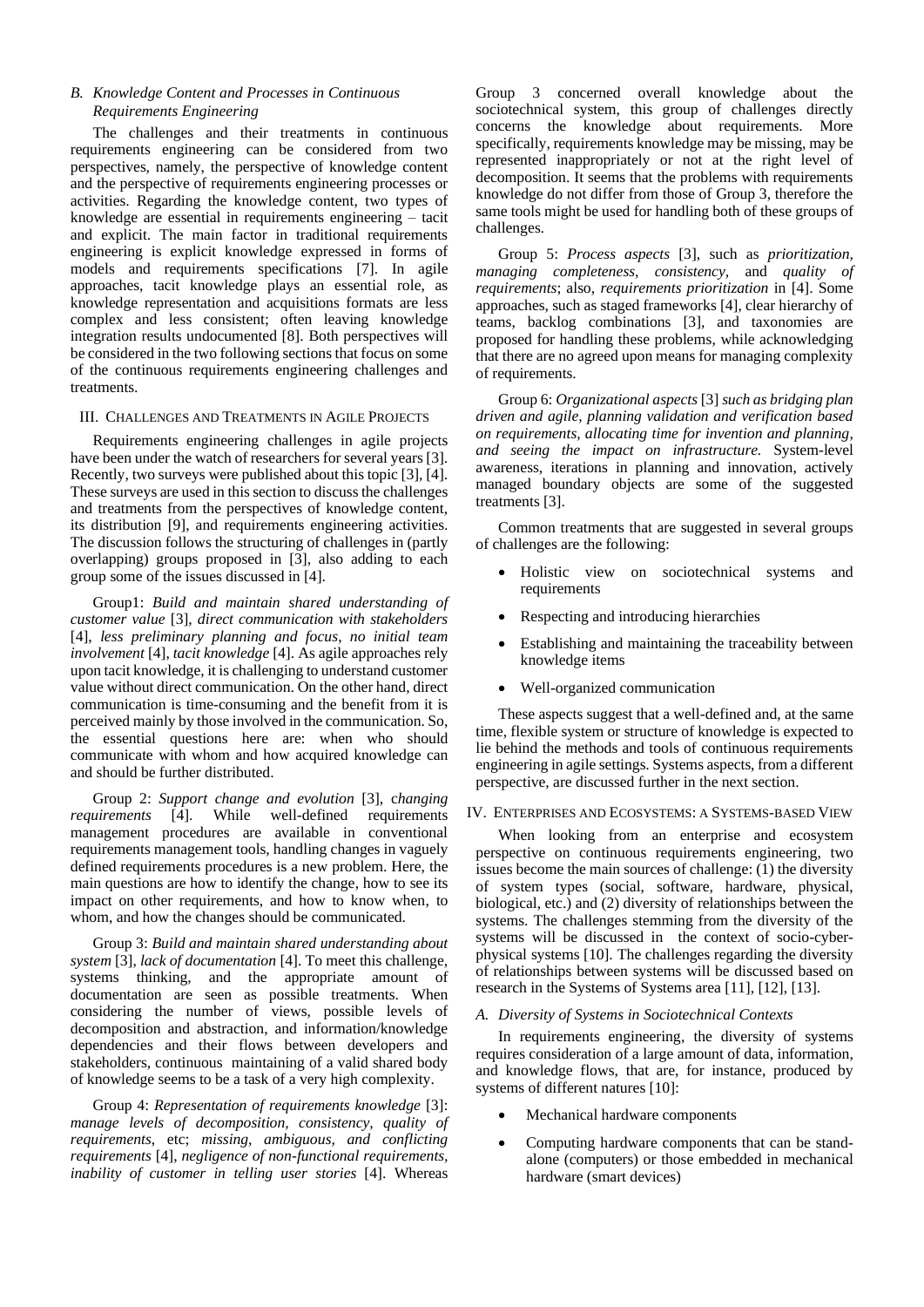- Software components that are installed on computing hardware
- Human components that can form different social structure components

Data and knowledge can be part of computing software, human or social components. Data (as a components) are used for communication; and data, information, and knowledge are exchanged between all other components. Data can be processed, transformed into information, and saved as knowledge in different ways. Thus, the diversity of systems causes a hard to manage diversity of data, information, and knowledge that needs to be handled in continuous requirements engineering. Besides these problems (and partly because of them), cyber-physical contexts yield similar problems to those discussed with respect to agile environments (levels of decomposition of knowledge, different lengths of activities, lack of tools for knowledge handling, etc.) [14].

Additionally, such issues as openness of systems, the necessity to consider their real time behavior in several contexts, and their natural and artificial intelligence-based adaptability, contribute to the complexity of analyzing, representing, and planning for requirements engineering in sociotechnical systems.

## *B. Diversity of Relationships between Systems.*

Sociotechnical systems form various types of systems of systems; for instance, directed, acknowledged, collaborative, and virtual systems [11]. The patterns of relationships are different in each of these cases and must be, first, discovered, second, represented and respected, and then thirdly, the changes in these relationships must be perceived and understood so as to align the requirements with those relationships between the systems that are actually in place at a given point of time. Understanding of relationships between systems is based on consideration of the following features attributed to systems of systems [11], [12], [13]:

- *Independence*, which shows that the systems which form a larger system can operate and are managed separately [12]. It is possible to distinguish between operational independence, managerial independence [13], and evolutionary independence [11].
- *Distribution*. The systems that form larger systems can be dispersed and, also, communicate over larger distances [12]. For physical systems, such as smart cars or traffic lights, geographical distribution is essential [13]. However, when considering social systems and software, the topological distribution can be considered with respect to social distances, code threading, and other aspects.
- *Emergence* which is defined as the behavior of a larger system that exceeds the behavior of the systems that are parts of it (its constituent systems [6]) [12]. It is possible to distinguish between three types of emergence behaviors [11], [15]: simple emergence behavior that occurs in relatively simple systems and can be predicted; weak emergence behavior which is the expected emergence behavior that is desired or allowed for in the system structure, but cannot be predicted from the knowledge of the characteristics of the individual constituent systems; and strong emergence behavior which is unexpected emergence

behavior that becomes evident only during system failure and cannot be attributed to any particular constituent system(s). This feature is the least researched in requirements engineering and one of the most challenging issues in continuous requirements engineering.

• *Evolution*, as systems of systems are in continual development and can never be considered fully completed.

One of the forms of evolution is merging of companies or acquisition of one company by another company. These cases are especially challenging because the identities and roles of constituent systems change, knowledge loss is possible, and many iterations are needed to reach consensus with respect to the changes in social and information technology related aspects. In these systems it is important to acquire, accumulate, share, and process knowledge, not only about current and future states of the system(s), but also to acquire, accumulate, share, and process knowledge about the implementation of changes [16]. In the next section a possible integration of these knowledge management activities with a continuous requirements engineering framework will be shown.

# V. KNOWLEDGE MANAGEMENT ENHANCED CONTINUOUS REQUIREMENTS ENGINEERING

The challenges of continuous requirements engineering in sociotechnical systems show that the tasks of requirements engineering, in this context, require strong support in terms of knowledge management both (1) in terms of the content of knowledge to by acquired, accumulated, processed, and shared and (2) in terms of activities and processes performed during continuous requirements engineering. For instance, agile and plan driven approaches are expected to be combined [3]. One of the frameworks that allows accommodation of different life cycles of systems development is the FREEDOM framework [17]. This assumes fractal organization of knowledge regarding target systems, its context, and the systems development processes. This framework can also accommodate different enterprise architecture representations regarding current and future states of sociotechnical systems [18]; and can be supported by knowledge management methods and tools (Fig. 2).



Fig.2. FREEDOM framework and knowledge management.

Fractality in representing knowledge about the sociotechnical system(s) and development processes might be a solution for some of the challenges discussed in the previous sections. This could allow traceability between hierarchically well-organized pieces of knowledge that are structured according to organizational units, processes, and development projects [19]. It could define separate knowledge distribution processes for development teams and help with handling